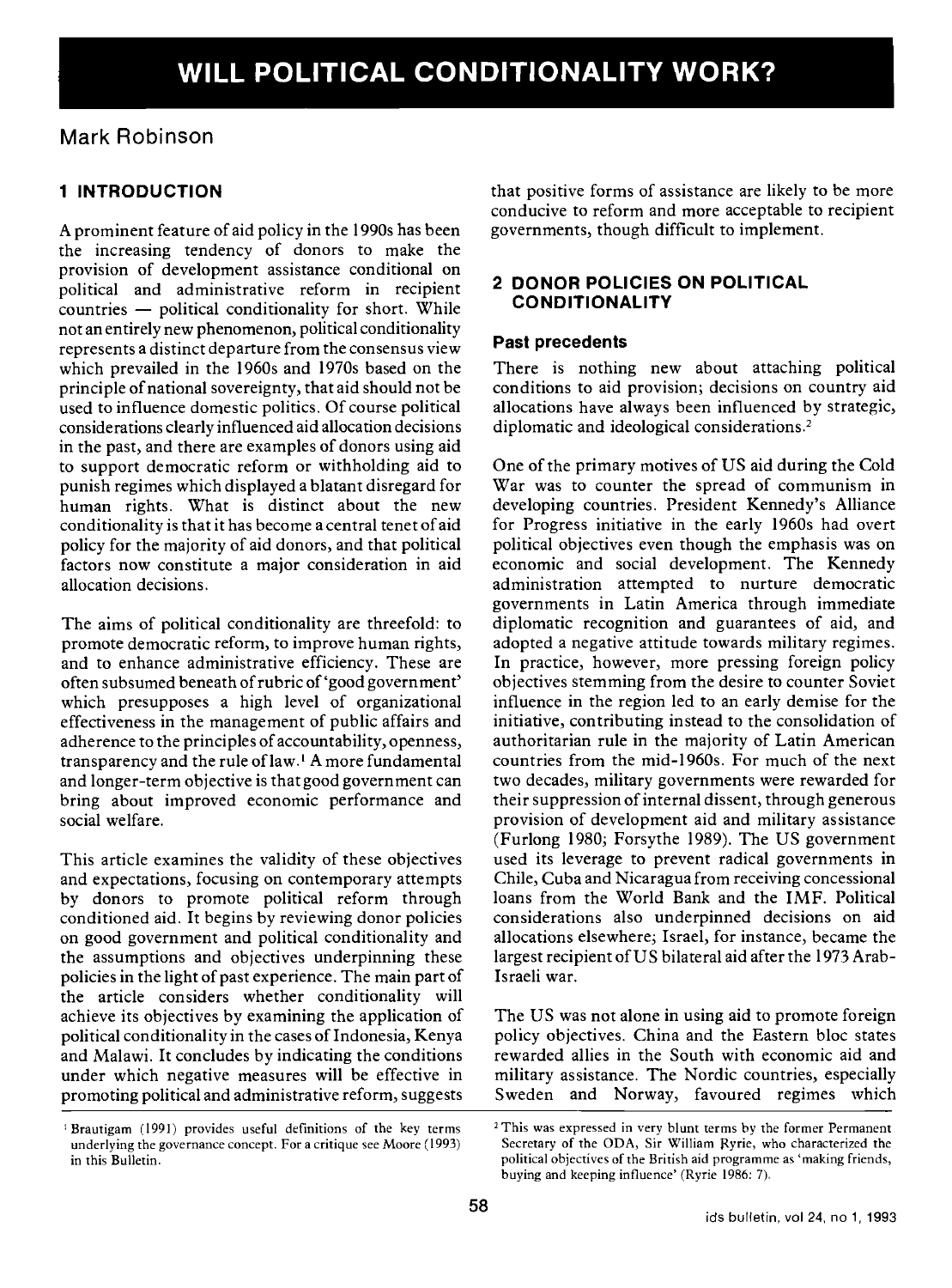espoused democratic socialism, non-alignment and a commitment to popular welfare. As a consequence of these policies countries such as India, Tanzania, Vietnam and Zambia all figured prominently as major recipients of Nordic aid in the 1970s and early 1980s.

Although political criteria often featured as important aid policy considerations, especially those governing country allocations, these did not amount to conditions that individual countries were obliged to meet in order to qualify for aid. Human rights are an exception in that several donors, notably Canada, the Netherlands, Norway, and the United States, incorporated explicit criteria into their aid programmes in the past.

A 1975 amendment to the US development assistance act effectively barred countries found guilty of a consistent pattern of gross human rights violations from receiving aid. At the same time, support is provided for encouraging the observance of human rights in recipient countries. Canada has also stipulated that countries which contravene the UN Universal Declaration of Human Rights will be denied aid or have it reduced substantially (at various times Uganda, Equatorial Guinea, El Salvador, Guatemala and Suriname). Human rights promotion is also a major Canadian aid policy objective. The Netherlands takes the view that, while human rights criteria (defined to include economic and social rights as well as civil and political) influence country allocations, alongside poverty considerations and the social and economic policies of the recipient government, aid should not be used to manipulate recipients or to punish transgression (Hill 1991; Tomasevski 1989).

Although human rights criteria have been employed by some donors to guide country aid policies, these have not been applied systematically, especially when they conflict with strategic interests. US aid to El Salvador in the 1980s is a case in point, when this tiny Central American country became the third largest recipient of US aid despite extensive documentation of human rights abuses.

#### New concerns

In political conditionality, some elements of the traditional emphasis on human rights are retained. However it goes further in covering the rules and procedures which underpin regime legitimacy and accountability, openness, transparency in decision making, and administrative competence, collectively referred to as 'good governance'.

The most recent precedent for making the provision of aid conditional on political and administrative reforms is Eastern Europe in the aftermath of the Cold War when countries displaying a commitment to economic and political reform were rewarded with aid pledges by

Western donors. The European Bank for Reconstruction and Development only makes finance available to those countries in the region committed to the principles of multi-party democracy, pluralism and market economics. The perceived similarities between statist forms of economic management and authoritarian government in both the command economies of Eastern Europe and many developing countries (especially in sub-Saharan Africa) led many donors to explore the potential for linking aid to political reforms in the latter. However, whereas political liberalization preceded aid in Eastern Europe and the former Soviet Union, in Africa political reform is being used as a condition for aid (ODI 1992).

Donor interest in questions of democracy and good government in developing countries is driven by two further considerations: (a) political factors are seen as major obstacles to successful economic adjustment; and (b) an increasing momentum in favour of democratization within a growing number of African countries. Moreover, with the decline of East-West conflict, donors feel increasingly justified in promoting democracy and pluralism in their own right without being accused of neo-colonialism.

### Policy positions

Donor policies on political conditionality were spelt out in a series of pronouncements by Western political leaders and development ministers in 1990 and 1991. Foreign Secretary Douglas Hurd outlined Britain's policy stance in a much-publicized speech in June 1990 in which he listed a series of criteria for applying aid conditionality (Hurd 1990):

Countries which tend towards pluralism, public accountability, respect for the rule of law, human rights, market principles, should be encouraged. Governments which persist with repressive policies, corrupt management, wasteful and discredited economic systems should not expect us to support their folly with scarce aid resources which could be used better elsewhere.

The British Minister for Overseas Development, Baroness Chalker, elaborated on the theme in a speech the following year in which she stressed positive measures to strengthen administrative capacity and promote pluralism rather than simply cutting off aid as a punitive gesture. She identified four components of good government: sound economic and social policies, free markets and an enhanced role for the private sector, the provision of essential services and curbs on military expenditure; the need for training to improve the administrative capacity and competence of government; open and accountable political systems, the reduction of corruption and a free press; respect for human rights and the rule of law (Chalker 1991).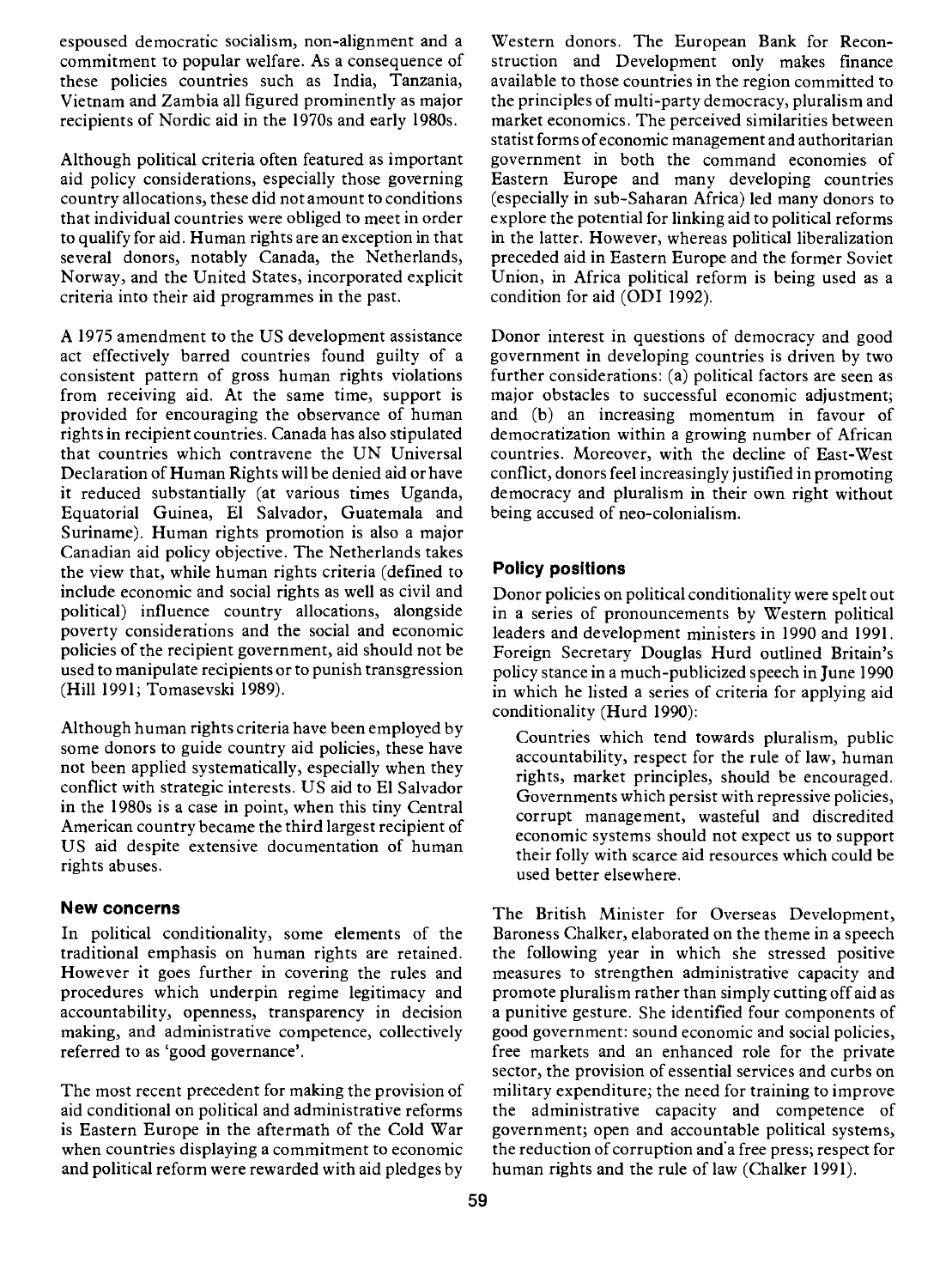Germany introduced new aid policy guidelines at the end of 1991 in which it listed five criteria for granting development aid: these are respect for human rights, popular participation in the development process, guaranteeing certainty in law, a 'market-friendly' approach to economic development, and the recipient government's own commitment to poverty alleviation, protecting the environment, and curbing population growth. Reduced military expenditure is also taken into account in assessing government commitment to poverty alleviation since additional resources may be released for this purpose as a result. These criteria have been adopted with the explicit aim of facilitating the implementation of a poverty-oriented development strategy and now guide decisions on country aid allocations (van de Sand and Mohs 1992). Like Britain, the emphasis in German aid policy is on a range of positive measures to improve human rights, including channelling a larger proportion through churches and non-governmental organizations, rather than simply cutting off development assistance which would only be used in the final resort.

The United States has also been active in defining its policy stance on political conditionality and has been more willing than other donors to use aid funds to support democratic political development as an explicit policy objective. In 1990 it announced a 'Democracy Initiative' which aims to strengthen democratic representation, respect for human rights, promoting lawful governance (support for legislatures and improved legal and judicial systems), and encouraging democratic values through leadership training and civic education. Progress towards democracy and evidence of respect for human rights and the rule of law are taken into account in country aid allocations.

Other bilateral donors have also followed suit although there are differences in the emphasis they give to the various components of good government. These to some extent reflect their differing ideological predispositions. Britain and Germany, for example, include a degree of market orientation among their criteria, whereas Canada and Norway lay particular stress on the promotion of human rights and poverty reduction.

Despite these differences, there is a large measure of agreement on the basic principles of good governance, and by implication, on the linking of aid to political reform, as reflected in recent pronouncements of the EC and the OECD's Development Assistance Committee (DAC). On the recommendations of the Commission, which proposed some form of linkage in March 1991, the EC Council of Development Ministers resolved in November to make aid conditional on respect for human rights and democracy

in recipient countries. In December the High-level Meeting of the DAC singled out democratization, respect for human rights and good governance as basic conditions for achieving sustainable development.3 Both moves confirmed a growing willingness of donors to take the issue of good government and democracy seriously, which was evident from a series of subsequent actions by member states and country aid consortia in regard to particular recipient countries.

### 3 CONDITIONALITY IN PRACTICE

Donors employ three sets of measures to promote political reform: a reduction, redirection or termination of aid funds, an increase in aid to reward efforts at democratization, and specialized forms of assistance.

There are some instances where individual donors have suspended or terminated bilateral aid on the grounds of persistent violations of human rights, endemic corruption and the consequent paralysis of the administrative machinery, and denial of basic civil and political rights by autocratic political leaders, although this remains very much a last resort. Britain, for example, has cut off capital aid to Sudan, Somalia and Burma for such reasons, although it continues to provide humanitarian assistance. Belgium and France suspended aid to Zaire following consistent reports of human rights abuses and to express official displeasure at the unwillingness of President Mobutu to countenance political reform. The US government suspended aid to Haiti following a military coup that deposed the democratically elected government of Jean-Bertrand Aristide in October 1991.

However none of these bilateral actions succeeded in provoking any substantive changes in the way these countries manage their political affairs. Indeed, the situation in Somalia has markedly worsened, with a state of near anarchy prevailing amidst widespread death and destruction with no end in sight to the civil war in the country. In Zaire, President Mobutu has made some cosmetic changes by co-opting key opposition figures into the government but the national constitutional conference is moribund and the status quo ante remains in place. In Haiti the military government continues in power.

A possible exception is Suriname which had a major aid package worth \$1.5 billion (including humanitarian aid) suspended by the Dutch government in December 1990 after a military coup pending the return of stable democracy. This was the second time that such action had been taken by the Dutch, the first being in 1982 following the execution of 15 opposition leaders by the military government which had come to power in a

<sup>&#</sup>x27;In April 1992 the DAC produced a review of its members' policies on the degree of consensus that now exists among donors on these issues good governance and participatory development which underscored (OCED 1992).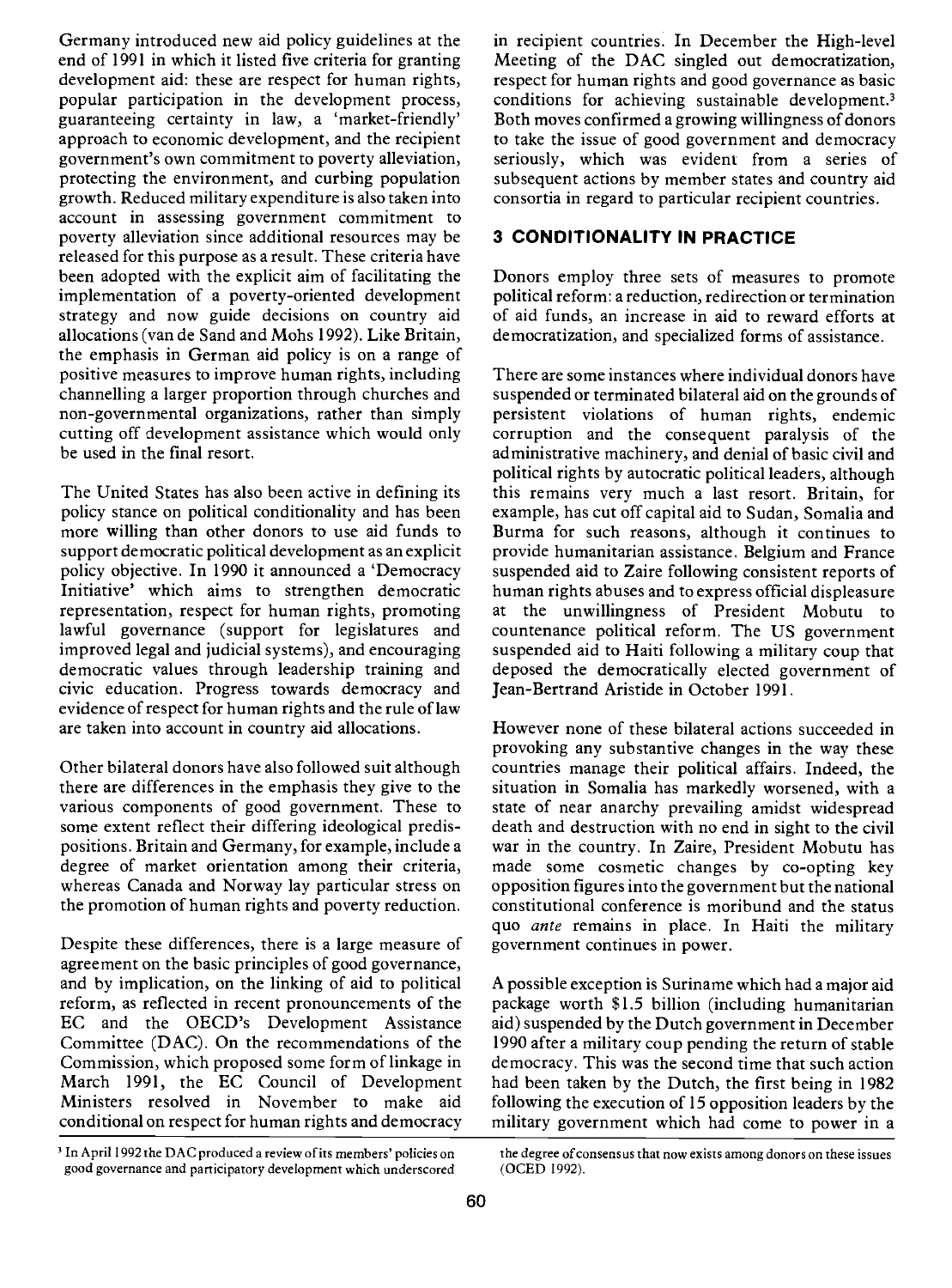coup two years earlier. In November 1991 the Dutch offered to resume aid because of moves towards democracy and the implementation of austerity measures recommended by the World Bank. It is plausible that the suspension of aid by the Netherlands played a key role in fostering political liberalization because Suriname was a former Dutch colony and because of the very large amount of aid at stake.

In general there is a marked preference for positive forms of assistance, in the form of increased aid for newly-installed democratic governments (the United States, for example, increased aid to Benin from \$1 to \$10 million when the new government took power in 1991) or to assist with the process of. democratic transition by funding and training election commissions, electoral monitoring, with registration procedures, etc. Aid is also provided for a wide variety of specialist purposes to promote good government, some of which are novel (support for local radio, establishing legal aid schemes, helping to create ombudsman, etc.), although others are conventional technical assistance projects with new labels to fit in with the fashion (civil service reform, mechanisms to improve financial accountability, etc.).

Despite the odd exception, most donors are committed to joint action which they perceive to be more effective than bilateral initiatives in promoting political change. This is partly because bilateral efforts have for the most part failed and partly because individual donors fear the loss of trading status or political influence if they suspend or terminate aid.

It is to three recent examples of joint action in applying negative conditionality  $-$  in the case of Indonesia, Kenya and Malawi - that we now turn our attention.

#### Indonesia

East Timor was unilaterally annexed by Indonesia in 1976 and has remained under military occupation ever since, with regular reports of extensive human rights abuses and mass killings of Timorese by the Indonesian army. It has remained a thorn in the side of Indonesia's attempts to raise its international profile ever since, with the issue of East Timor being kept alive by human rights groups and the Portuguese government, which formerly ruled over the territory before granting it independence in 1975.

The massacre of at least 50 unarmed civilians by the Indonesian government during a peaceful demonstration in East Timor in November 1991 provoked widespread international condemnation, especially from major donors and trading partners. Denmark and the Netherlands suspended their aid programmes while Canada halted discussions on future aid. Australia, the US and Japan, all expressed concern and demanded a full investigation, with members of the US Congress demanding a cessation in military aid. Portugal, which has no direct trade or diplomatic relations with Indonesia, urged the EC to impose a trade embargo.

The Indonesian response to Western criticism was on several levels. At stake was nearly \$5 billion in foreign aid, which accounted for one-fifth of government receipts in the 1991-92 budget. Government officials reacted sharply, accusing former colonial powers of ganging up on it and infringing its national sovereignty. Immediately after the massacre the government formed a seven-person investigation team to study what had happened. An advance report produced by the investigating team stated that soldiers had used excessive force and gave a higher casualty figure than that produced by the army which claimed to have fired in self-defence. Soon after, two senior generals responsible for military affairs in East Timor were relieved of their posts, and the army set up a disciplinary council to investigate and report on the incident. Eventually sentences of 18 months or less were given to 10 soldiers court-martialled for their involvement in the shootings. It was also announced that the battalion of soldiers involved would be withdrawn from East Timor. At the same time the government proceeded with the prosecution of the demonstrators on charges of subversion, with four Timorese receiving sentences ranging from nine years to life imprisonment.

In February 1992 the Indonesian Foreign Minister went on a diplomatic offensive to explain his country's position on East Timor and to present the official version of events. During the course of his visit to Tokyo, the Japanese government, which is the largest aid donor to Indonesia, providing \$1.3 billion in official development assistance in 1991, announced that its aid package would not be affected by the events in East Timor, despite strong parliamentary opposition. It expressed satisfaction with the Indonesian response in the form of the enquiry and subsequent actions taken by the government.

Although most other bilateral donors subsequently accepted the findings of the investigation team and welcomed the response of the Indonesian government, the EC under Portugal's presidency did not initially react to the release of the report. Portugal wanted a UN-negotiated solution to the East Timor issue and favoured an intensification of pressure to ensure proper adherence to human rights, seeking to make EC aid conditional on progress in these matters. However, under pressure from the other member states, the EC fell into line and said that it was encouraged by the government's response.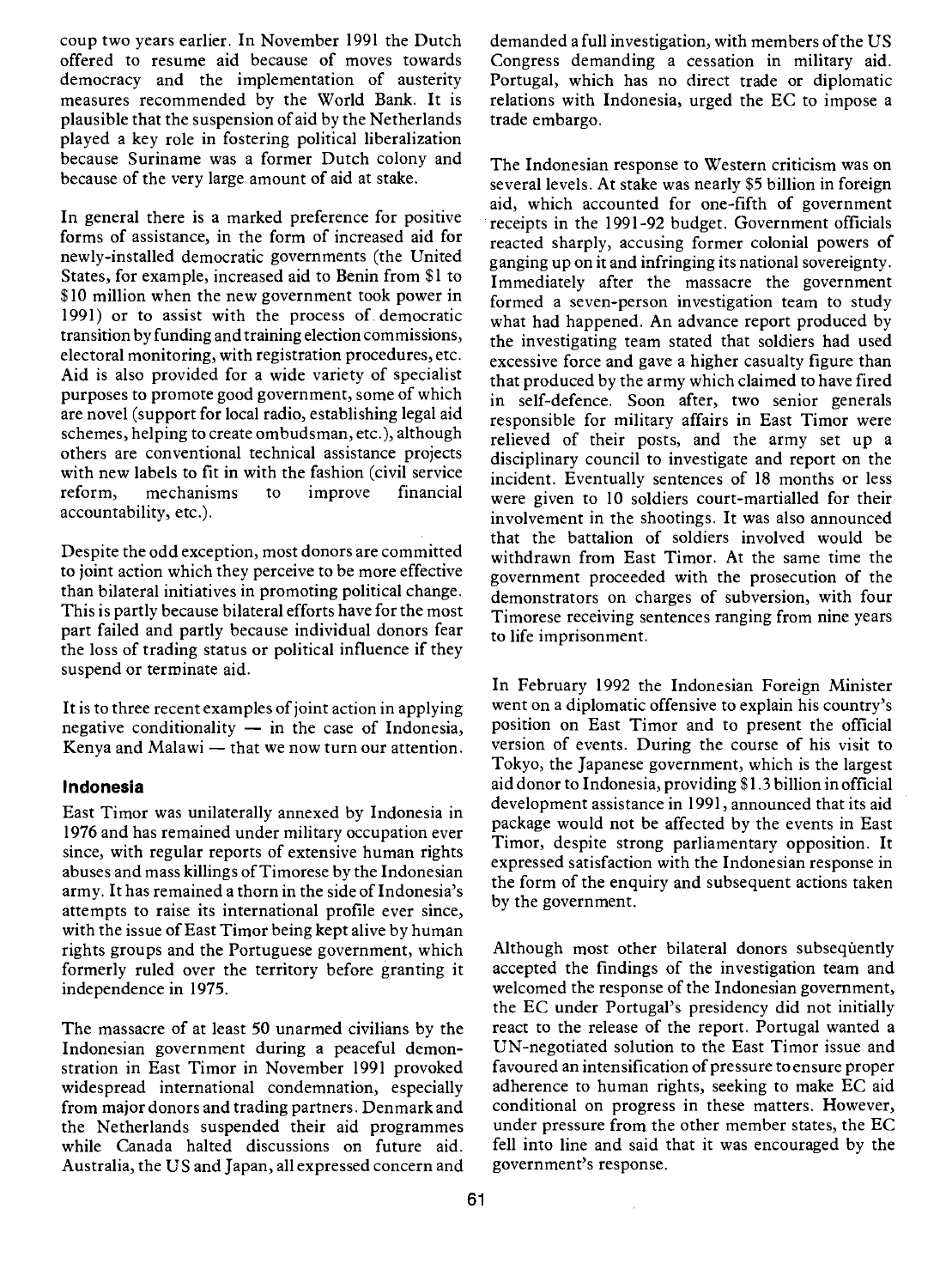In contrast to most EC members, the Dutch government maintained that future aid would be linked to the country's human rights record. However, in March the tables were turned on the Dutch by the Indonesians who accused the former colonial power of using aid to pressurize them on human rights. In a calculated snub the government spurned all Dutch aid, giving the Netherlands one month to phase out all development assistance. This was later followed up by a directive issued to private associations in the country which obliged them to turn down any development assistance from the Netherlands, including that channelled through non-governmental organizations, which in the Dutch case amounted to about \$15 million annually. The move was expected to stifle criticism of the government from independent legal and human rights bodies which depended on Dutch NGO aid for a large proportion of their funding, thereby running counter to donor intentions to broaden public debate and promote civic associations as part of their efforts to encourage good government.4

The Indonesian government also unilaterally disbanded the Inter-Government Group on Indonesia (IGGI), a 14-member aid consortium chaired by the Netherlands, which for 24 years had co-ordinated donor aid policies and programmes. It then approached the World Bank with a request that it should establish a new aid grouping which would be composed of all the original members of IGGI except for the Dutch. Although Dutch aid was a relatively small component of the total (out of \$4.8 billion in aid commitments in June 1991, the Dutch component was about \$91 million, just 2 per cent of the total  $-80$  per cent was provided by Japan, the World Bank and the Asian Development Bank), the impact was likely to make itself felt in the short term given Indonesia's worsening current account deficit. Clearly political considerations outweighed the immediate economic loss.

Most donors accepted the Indonesian government's initiative and a new aid consortium was formed under the World Bank's stewardship. In a letter to the Indonesian Finance Minister accepting the invitation the Bank was reported as saying that it 'appreciates and values greatly the constructive dialogue between the Government of Indonesia, the donor community and the World Bank and looks forward to continued close collaboration'.<sup>5</sup>

At its first meeting in Paris in July, members of the new consortium pledged nearly \$5 million in development aid, indicating that they were not tying aid to human rights despite Dutch and Portuguese attempts to make the new aid package conditional on improved human rights performance. The outcome of the meeting was a

'Indonesia Development News Quarterly, Spring 1992.

clear victory for the Indonesian government, which followed up its success by retaining two US public relations firms to produce an English-language brochure defending its policy on East Timor.

Following its failure to influence the outcome of the aid consortium meeting Portugal blocked the start of negotiations over a new EC-ASEAN co-operation agreement designed to increase European investments in the region and to heighten EC influence over environment policies in the ASEAN countries. British Foreign Secretary Douglas Hurd, who was due to attend the ASEAN's dialogue with its main trading partner's, described the Portuguese action as 'regrettable'.6

The case of East Timor provides a good illustration of how individual donors were unable to have much influence on a country's human rights performance through aid conditionality when they acted unilaterally, especially if the volume of aid was small in relation to the total (as in the case of the Netherlands) or if they had no direct aid links (Portugal). Trade and diplomatic considerations clearly took precedence over rhetorical commitments to human rights. Australia, for example, feared a loss of influence in the region should it adopt too active a stance - it had worked closely with the Indonesian government on regional trading initiatives and the Cambodian peace process in recent years and was reluctant to jeopardize its working relationship. Japan, as the largest aid donor and a major trading partner, had obvious economic interests at stake. The World Bank, which willingly took on the role of convening a new aid consortium, sees Indonesia as a success story for its economic policy prescriptions. Moreover, Indonesia is a large, and fast growing economy, which most donors would consider too valuable to 'lose' for the sake of human rights considerations.

Nevertheless, in spite of the Indonesian government's best efforts and the reluctance of the donor community to act decisively over its human rights record in East Timor, the issue is unlikely to disappear in the face of continued pressure from international human rights groups. At the same time, the evidence would suggest that conditioned aid is unlikely to have much impact in this regard.

### Kenya

In the face of growing donor interest in questions of democracy and good government in sub-Saharan Africa, Kenya has come increasingly under the spotlight as one of the few countries holding out against the trend towards political liberalization in the

<sup>&#</sup>x27;Far East Economic Review, 14 May 1992. 'Far East Economic Review, 30 July 1992.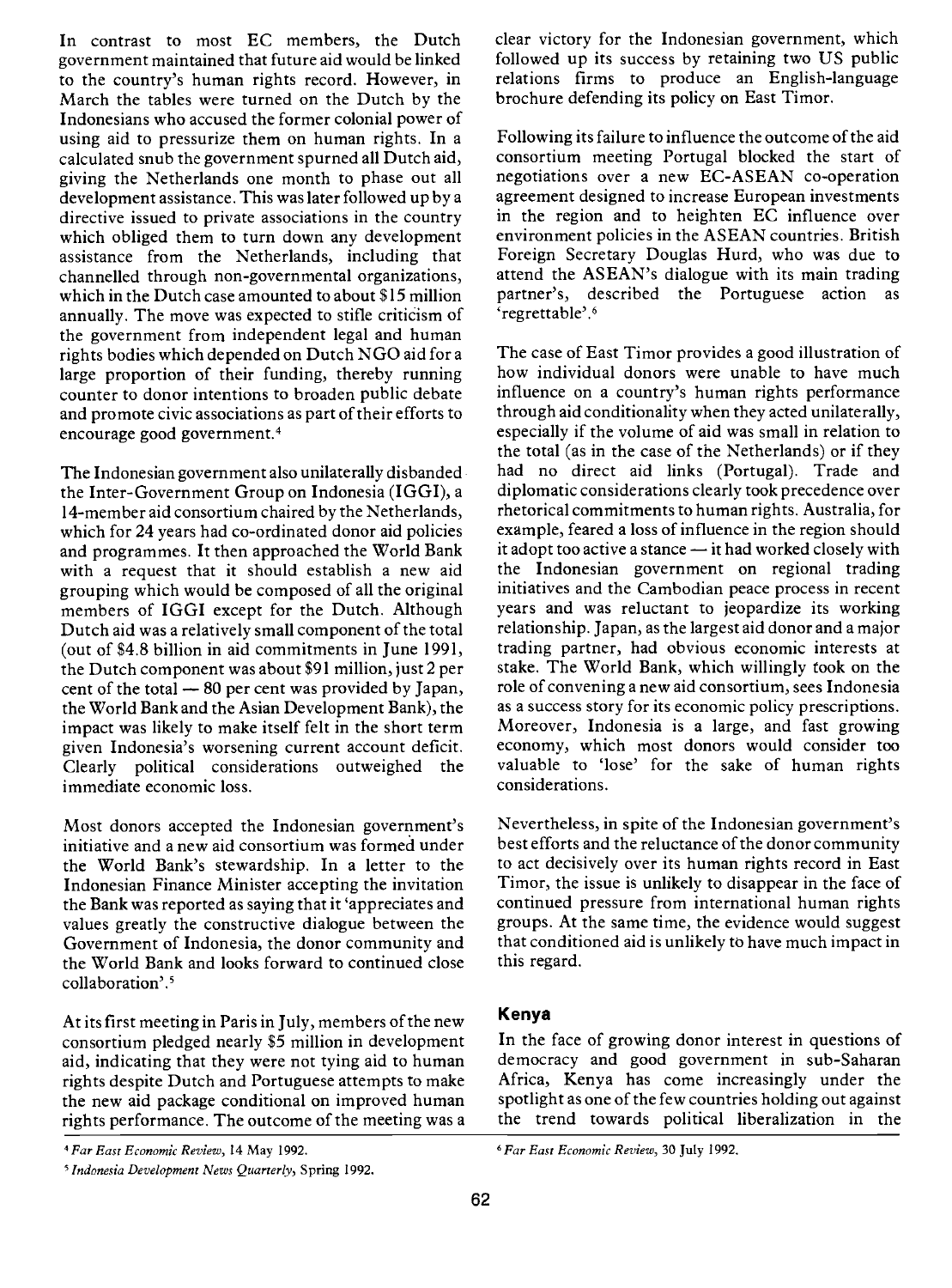continent. The summer of 1990 saw widespread rioting in the country in protest against the lack of change in the country's political system, sparked by a deteriorating economic climate, which resulted in at least 20 deaths from police firings in the course of anti-government demonstrations.

Soon after the government's crackdown on political dissent several bilateral donors became more forthright in their criticisms of the Moi regime. In July 1990 the four Nordic countries warned Kenya that aid agreements worth \$80 million could be jeopardized if it continued to ignore calls for greater democracy by the country's fledgling opposition movement. Diplomatic relations were severed and new aid commitments were suspended in November when Norway criticized the Kenyan government's arrest of a political refugee formerly resident in Norway. Denmark subsequently held back a quarter of its bilateral aid commitments with the intention of directing more through NGOs and grassroots organizations, on the grounds that endemic corruption made the functioning of an effective aid programme impossible.7 Denmark's action was more than purely financial since it caused delays on the construction of grain silos in Mombasa which was regarded as a prestige project by the Kenyan government.8

The United States also adopted a tough stance over Kenya's human rights record. At the instigation of Senator Edward Kennedy, the foreign aid appropriations act which was passed in November 1990 specified four specific human rights conditions which the Kenyan government would be obliged to meet before \$15 million in economic and military aid could be released.9 Despite the imposition of these conditions the administration granted \$5 million in military assistance in February 1991, ostensibly in acknowledgement that marginal improvements had taken place, but also to reward Kenyan support during the Gulf War. Following the subsequent detention of prominent lawyer and journalist Gitobu Imanyara, editor of the Nairobi Law Monthly, two weeks later, the US State Department called for prompt action by the Kenyan authorities over his arrest and other human rights issues. The outspoken American ambassador, Smith Hempstone, made representations on behalf of detained opposition activists and other foreign embassies publicly criticized the Kenyan government's actions.

Britain, in contrast, had up until this point favoured a softer approach focused on diplomatic pressure behind the scenes, but had grown increasingly frustrated with Moi's resistance to political reforms and continued suppression of political freedom and human rights.<sup>10</sup> Good government was prominent on the agenda at the Commonwealth Summit in Harare in September 1991, despite the reservations expressed by the governments of India, Malaysia and Zimbabwe. On the eve of the Summit, opposition leaders in Kenya publicly urged Britain and other Western governments to honour their commitments to democracy and good government by exerting pressure in the Moi government through aid conditionality. In an interview with the London Guardian, Gitobu Imanyara stated: 'We'd like Mr Hurd to tell us that the British government is not going to make Kenya an exception, and that British aid will be made conditional on our ability to conform to internationally accepted standards of behaviour."

In August 1991 prominent oppositionists formed the Foundation for the Restoration of Democracy (FORD) as a non-party pressure group. The government responded to its attempt to stage a rally in Nairobi in November by arresting the top leadership and forcibly dispersing a crowd of several thousand that had assembled. Several Western governments publicly criticized the government's actions provoking angry denunciations from the Kenyan Foreign Minister who accused the US and others of 'masterminding and abetting' the FORD movement.'2

The crunch for Kenya came soon afterwards at the meeting of aid donors at the Kenya Consultative Group meeting in Paris on November 25, when participants resolved to withhold new aid commitments worth \$1 billion for a period of six months pending progress on political and economic reforms, specifically in the areas of human rights and corruption. A cabinet reshuffle a week earlier which had resulted in the sacking of a senior minister widely believed to be implicated in the murder of the former foreign minister Robert Ouku, failed to dissuade donor resolve.

<sup>&</sup>lt;sup>7</sup> The growing tendency of donors to channel aid funds through nongovernmental channels helps to explain the government's decision to introduce a Non-governmental Organizations Registration Bill in December 1990 which requires voluntary agencies to register with the government. A co-ordination board to oversee their activites and finances was also set up by President Moi and his ministers (Burkhalter 1991).

<sup>&#</sup>x27;African Economic Digest, 19 November 1990.

<sup>&#</sup>x27;These conditions were that the Kenyan government should take steps to release all political prisoners, the ending of mistreatment of prisoners, restoration of the independence of the judiciary and freedom of expression (Burkhalter 1991).

Foreign Secretary Douglas Hurd elaborated on Britain's policy of linking aid to good government to the Foreign Affairs Select Committee in December 1990, explaining that there were three stages in its application. Private expressions of concern would be followed by public warnings, and only if there was still no positive response from the recipient government would aid be cut. This would seem to be the approach used in the case of Kenya. The Times, 20 December 1990.

<sup>&</sup>lt;sup>11</sup> The Guardian, 10 September 1991.

<sup>&</sup>lt;sup>12</sup> The Guardian, 19 November 1991.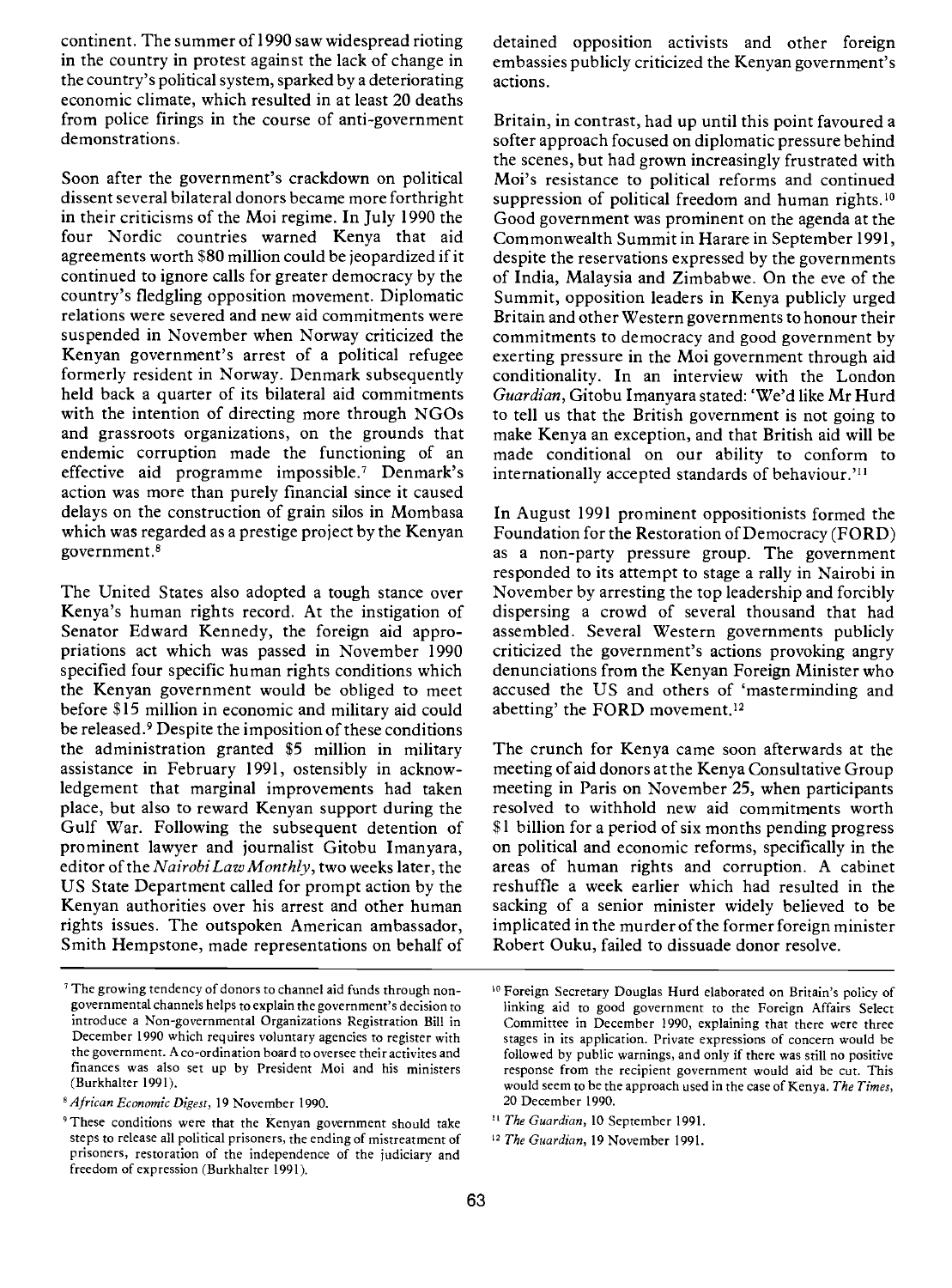The Kenyan government responded with alacrity, which would indicate that concerted donor pressure had panicked it into action.<sup>13</sup> In early December President Moi announced that a multi-party system would be duly installed with free and competitive elections held by March 1993. A meeting of delegates of the ruling KANU party agreed to repeal the 1982 provision of the Kenyan constitution that made it a de jure one party state. Moi's announcement provoked a number of defections by senior party officials, including five ministers and the former KANU party chairman, to the opposition.

FORD reacted cautiously to the announcement, calling for a series of prior constitutional changes that would be required to permit free and fair elections. These would include the repeal of draconian laws, the unconditional release of all political prisoners, limitations on presidential terms of office, and electoral observers to oversee the voting. The expectation was that President Moi would call an early election in order to use his monopoly of state resources to the advantage of the ruling party. Rather what took place was a serious outbreak of tribal violence in the Rift Valley and Western Kenya, allegedly at the instigation of members of the president's minority Kalenjin tribe anxious to preserve their political dominance. In March 1992 the Roman Catholic Archbishop of Nairobi challenged Moi's commitment to multi-party politics, accusing the government of fomenting the violence in order to derail the process of political liberalization.'4

Although at the time of writing the outcome of the elections is unknown, it is nevertheless clear that concerned donor action in making aid commitments conditional on progress in human rights and political reform spurred the President to make concessions that could potentially unseat the ruling party. Whatever the outcome, it is likely that donors will wish to project the reforms that have taken place in the best possible light in order to protect trade and diplomatic interests. It is notable in this regard that ihe aid consortium decision did not amount to an aid freeze as such since it was not binding on individual donors, some of whom continued to disburse aid. Britain, for example, suspended balance of payments support but continued to provide project aid and humanitarian assistance. France resumed its aid programme once the six months suspension had elapsed, although the consortium was not planning to review the situation until September. The US, in contrast, was awaiting a decision on a firm date for multi-party elections before reconsidering its position. Unless there is a marked deterioration in the

political environment a favourable outcome of the next donor meeting is likely in view of Kenya's economic and political importance in the region.

#### Malawi

Like Kenya, Malawi was long favoured by Western aid donors for its adherence to pragmatic economic policies and political stability; its poor record on human rights, political freedoms and poverty indicators were largely overlooked since it was perceived to be a strategic ally against Moscow-backed Mozambique during the Cold War years. However in the l990s, the autocratic regime of Life President Kamuzu Banda appeared increasingly isolated and anachronistic as more and more countries in Africa accepted the need for democratic reforms. Aid donors were forced to act in the face of Banda's refusal to brook any concessions and the imprisonment of the prominent trade unionist Chakufwa Chihana who had returned from exile in Zambia to mobilize support for a pro-democracy conference in the country. Several days of rioting in early May, in which 40 people were killed and several hundred injured in the most serious demonstration of anti-government feeling since independence in 1964, preceded a meeting of the Malawi aid consortium in Paris.

Aid donors attending the consortium meeting on May 12-14 suspended all non-humanitarian aid to the country, which amounted to some \$74 million. A statement issued by the World Bank after the meeting said that aid donors were 'seeking tangible and irreversible evidence of a basic transformation' in the government's record on human rights and basic freedoms. The consortium members decided to review the situation after six months to see what progress had been made. In the meantime they pledged \$170 million in humanitarian assistance to help the government cope with the effects of drought and a huge refugee influx from neighbouring Mozambique, although this was \$100 million less than the amount requested by the Banda regime.

The government has not as yet introduced any substantive reforms in the form of political reforms in response to the aid consortium's decision to suspend development aid, although there have been one or two minor concessions designed to demonstrate some degree of willingness to cooperate. The International Committee of the Red Cross has been allowed to inspect prisons and detention centres. Several longterm political prisoners were released from jail, among them Chafukwa Chihana, who was released on bail from the country's maximum security prison in July

<sup>&</sup>lt;sup>13</sup> In an interview with the BBC, President Moi admitted that he had been forced to concede multi-party democracy as a result of international pressure and that he harboured grave misgivings about it, warning that it could lead to tribalism. The Independent, 18 January 1992.

<sup>&</sup>lt;sup>14</sup> According to official figures 240 lost their lives in ethnic violence in the first six months of 1992, although this is considered by many observers to be an underestimate (Biles 1992).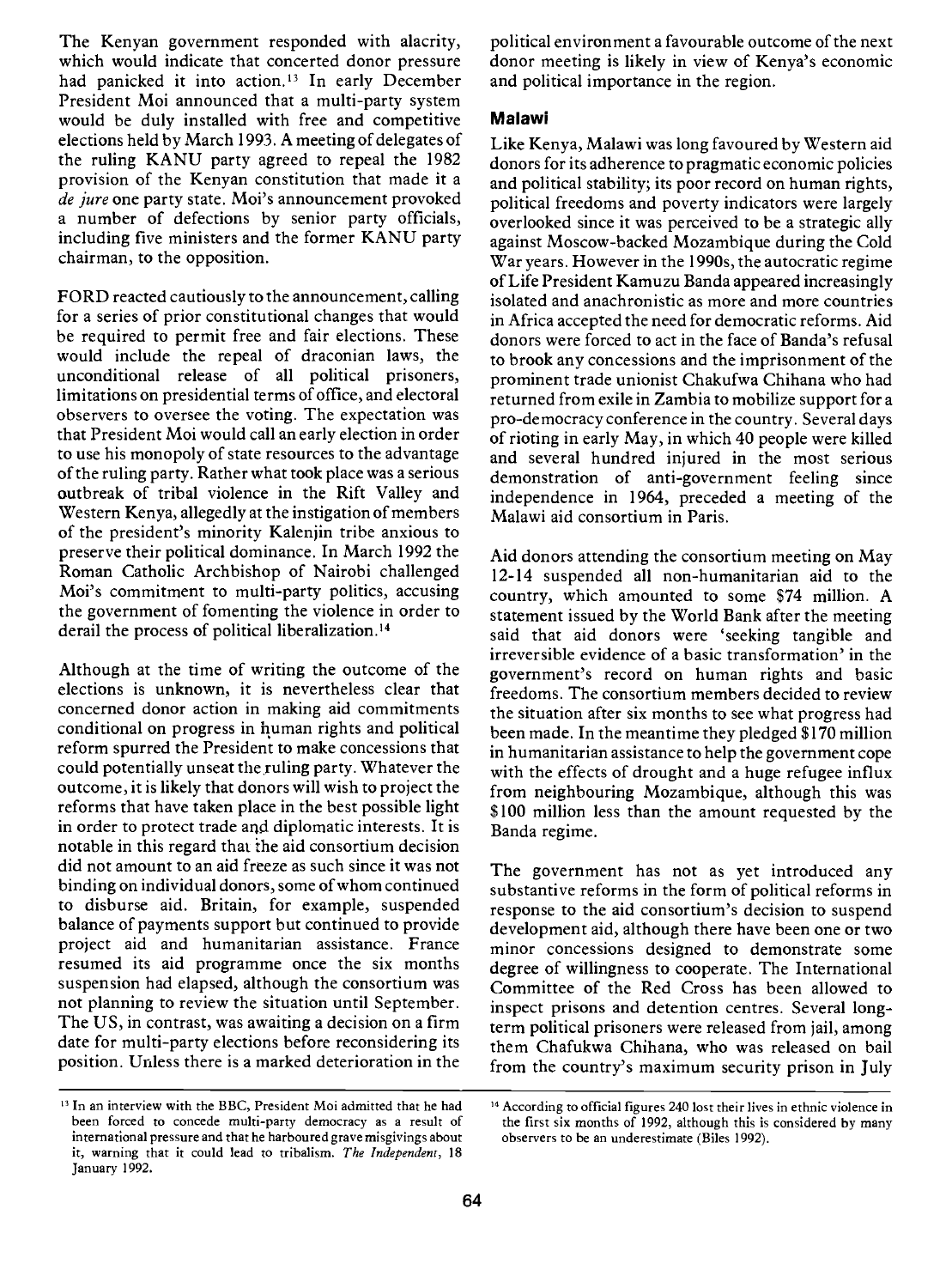but subsequently re-arrested on sedition charges after speaking out in favour of democracy. Elections were held at the end of June although the opposition in exile called for a boycott since all the candidates had to be approved personally by the president. The government claimed an 80 per cent turnout but this was disputed by observers monitoring the polls who said that voting figures were low.

There is little as yet to inspire confidence among Western donors that the government will make decisive moves in favour of democracy, but while the Life President remains in power, many are pessimistic about the immediate prospects for any substantive political reforms.

## 4 CONCLUSIONS

The three examples we have examined raise several pointers about the prospects for punitive measures in the form of aid suspension or termination having a positive effect on political freedoms and human rights. The most obvious conclusion is that conditioned aid is unlikely to have the desired effect unless there is coordinated donor action under the auspices of aid consortia. The example of East Timor illustrates how a unilateral action on the part of a single donor, in this case the Netherlands, failed in its attempt to force a greater commitment to human rights by the Indonesian government. In fact through shrewd manoeuvring the Indonesians were able to reject aid from the Netherlands altogether and secure an aid package which compensated for the loss of Dutch assistance although such capacity to manoeuvre is probably an attribute of large, diplomatically astute and economically powerful countries in Asia rather than the majority of aid dependent and debt-ridden states in sub-Saharan Africa. One might conclude from this experience that the Dutch initiative was misplaced and that strong Asian governments are more likely to respond favourably to positive encouragement rather than intimidation. More to the point it demonstrates that when donors are unwilling to act decisively and in concert for fear of a loss of trading and diplomatic status, a government confident of its strategic importance and possessing a favourable profile with lending institutions such as the World Bank, can afford to ignore unilateral threats of conditionality when the volume of aid at stake is relatively small.'5

The exception is where a single donor provides an overwhelming proportion of total aid and has disproportionate diplomatic influence, but such cases are comparatively rare. Suriname is one such example, where the Dutch were able to use their aid as a lever to promote political reform in the l990s, although entrenched authoritarian governments may be prepared

to resist donor pressure at great economic cost to their citizens simply to preserve their dominance, as a prior Dutch decision to suspend aid to the country in the 1 980s demonstrated.

The Kenyan case indicates that punitive measures can be effective in instigating reforms when donors take joint action in the form of aid suspension, although they may have relatively little influence over the subsequent course of political liberalization. However the Malawi case provides weak support for this proposition which would suggest that the effects of political conditionality, even when applied by donors acting in concert, are by no means certain. Factors such as timing, the economic importance of aid, the security of the incumbent regime and the strength of the opposition all help to determine the effectiveness of conditioned aid. The strength of donor resolve and adherence to an agreed position will depend on diplomatic, strategic and commercial considerations, and play a role in influencing the calculations of the recipient government. Relatively strong and influential governments know that they can play donors off against one another if there are substantial interests at stake.

The implications for aid donors is that political conditionality will only work under certain fairly restricted conditions and should therefore be carefully assessed on a case by case basis. It is likely that donor actions will fall short of their rhetoric of using aid to promote political reform and a retreat from negative sanctions is to be expected. Of course there will be situations where individual donors will want to terminate or suspend aid to punish regimes which have violated norms of human rights and political freedoms, but there is no guarantee that these will bring about any far-reaching improvements, and some would argue that the situation could actually worsen as a result (Tomasevski 1989).

For these reasons some commentators have argued that a reorientation of an aid programme towards sectors which are less vulnerable to élite capture and of direct benefit to the poor (primary education and healthcare as opposed to large scale capital aid projects) can be more effective than suspension or termination (Waller 1992). Others advocate channelling more funds through NGOs and private associations, although there may be practical and legal limitations on the extent to which this is possible. Whatever mechanisms are chosen, positive measures are more likely to be favoured by donors to encourage reforms, but these are far from straightforward; governments will resist a diversion of aid away from infrastructure projects and NGOs have a limited capacity to absorb large amounts of external funding, in which case progress is likely to be slow and the achievements in terms of promoting good government, rather small.

<sup>&</sup>lt;sup>15</sup> Similar considerations prevailed when donors failed to take decisive action over China's brutal suppression of the pro-democracy movement in 1989.